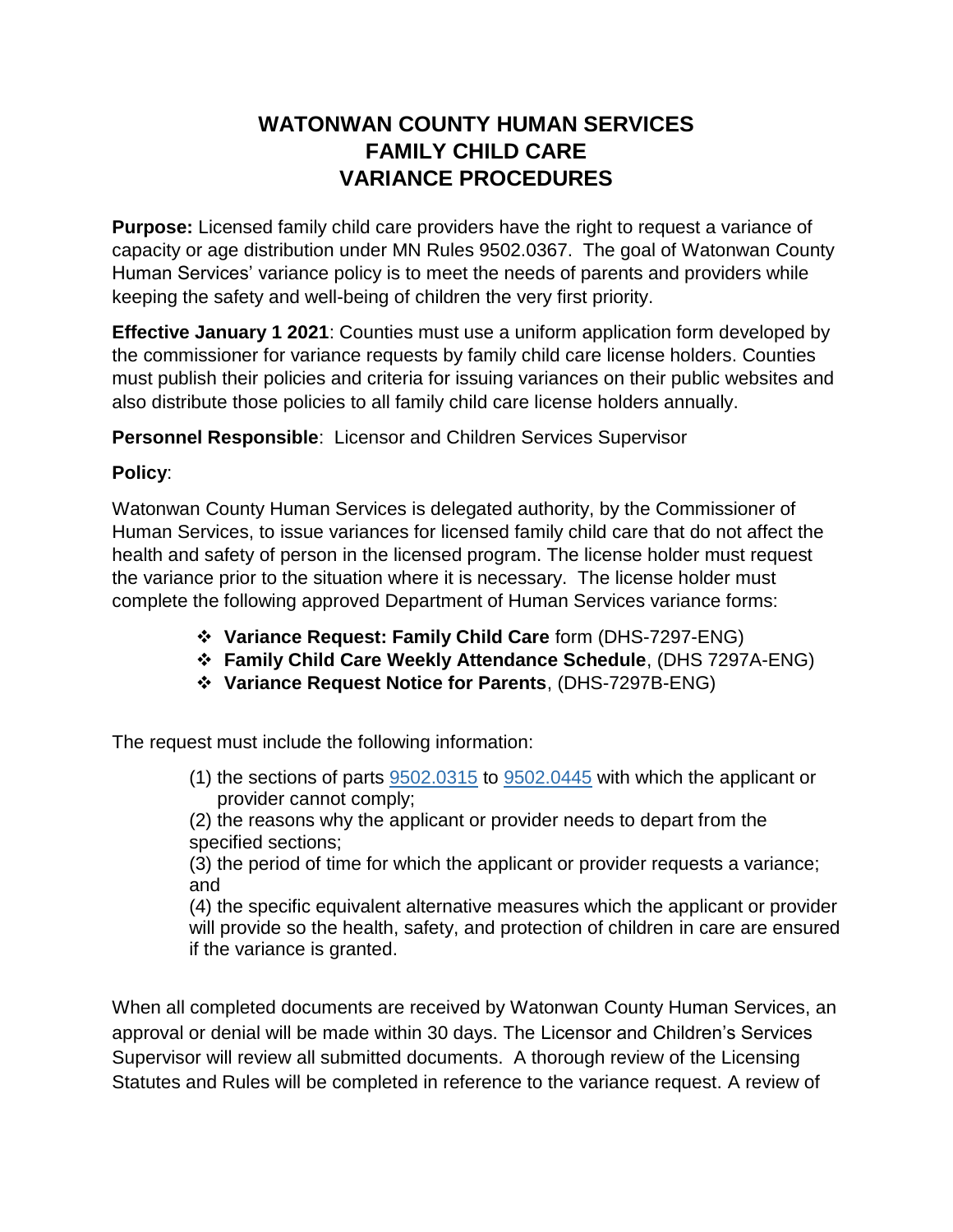possible options available to the license holder will be considered, i.e. change in license class.

The provider will be informed by phone that the variance has been approved or denied. Written confirmation will follow. If it has been approved verbally, it may start on the requested date whether or not written confirmation has been received by the provider. Providers must notify the food program that they are operating with a variance.

Length of approved variances will depend on the specific need being addressed by the request but limited to 3 months or less in a calendar year. The reason for the variance must correct itself within the variance time period. Some extenuating circumstances will be considered.

Consideration will be made for variances that assist families that are already enrolled with the provider to accommodate siblings. However, this does not guarantee the variance.

Providers will only be granted variances in one age distribution category. Some extenuating circumstances will be considered.

Variance requests for newborns (birth to six (6) weeks) will be denied.

No additional children or drop-ins may be enrolled into care while the variance is in effect. An approved variance is only valid for the particular children listed on the application paperwork at the time the variance is requested and approved.

All variance requests must be approved before accepting a child into care. Backdated variance requests will be denied.

## **Factors that will be considered when determining the approval or denial of a variance:**

- $\triangleleft$  Rule section is missing
- $\div$  The reason for the variance is not clearly stated
- $\cdot$  Did the license holder provide specific starting and ending dates, including days of the week and times the license holder will be over capacity.
- Has the license holder provided **specific alternative** measures that will be taken to ensure the health, safety and protection of children in care
- Does the enrollment form include each child's name, birth date, category and the days and hours in care
- Parent signatures of ALL children enrolled during the period the variance is being requested for